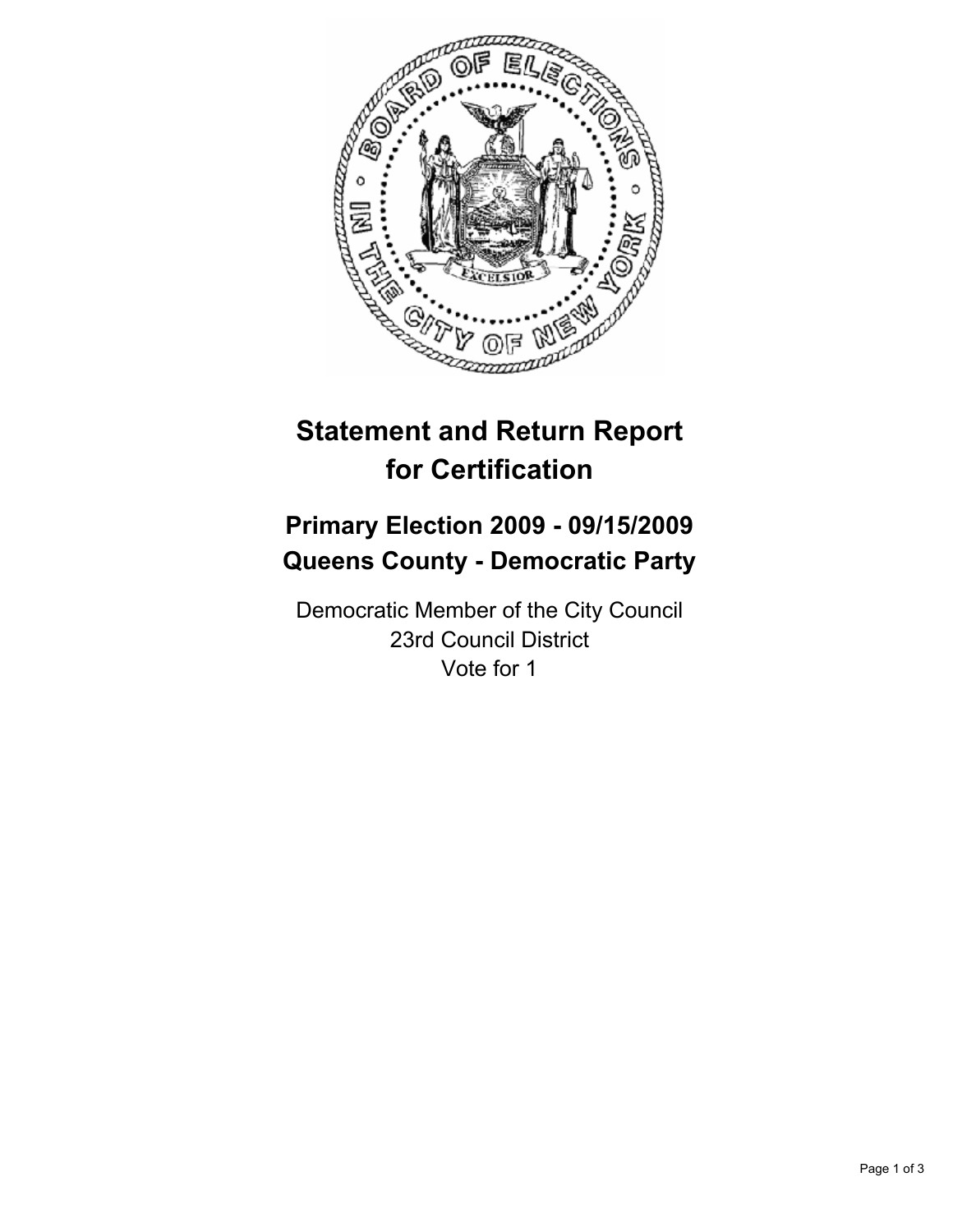

## **Assembly District 24**

| <b>EMERGENCY</b>            | 8     |
|-----------------------------|-------|
| ABSENTEE/MILITARY           | 138   |
| AFFIDAVIT                   | 29    |
| <b>BOB FRIEDRICH</b>        | 1,502 |
| SWARANJIT SINGH             | 922   |
| <b>MARK S WEPRIN</b>        | 3,495 |
| <b>KEVIN KIM (WRITE-IN)</b> | 20    |
| <b>Total Votes</b>          | 5,939 |

## **Assembly District 26**

| <b>Total Votes</b>   | 721 |
|----------------------|-----|
| <b>MARK S WEPRIN</b> | 384 |
| SWARANJIT SINGH      | 68  |
| <b>BOB FRIEDRICH</b> | 269 |
| AFFIDAVIT            | 3   |
| ABSENTEE/MILITARY    | 15  |
| <b>EMERGENCY</b>     | 0   |

### **Assembly District 29**

| <b>Total Votes</b>   | 204 |
|----------------------|-----|
| <b>MARK S WEPRIN</b> | 76  |
| SWARANJIT SINGH      | 68  |
| <b>BOB FRIEDRICH</b> | 60  |
| <b>AFFIDAVIT</b>     | 3   |
| ABSENTEE/MILITARY    |     |
| <b>EMERGENCY</b>     | 0   |

#### **Assembly District 33**

| <b>Total Votes</b>   | 1.611 |
|----------------------|-------|
| <b>MARK S WEPRIN</b> | 482   |
| SWARANJIT SINGH      | 676   |
| <b>BOB FRIEDRICH</b> | 453   |
| <b>AFFIDAVIT</b>     | 11    |
| ABSENTEE/MILITARY    | 31    |
| <b>EMERGENCY</b>     | 0     |